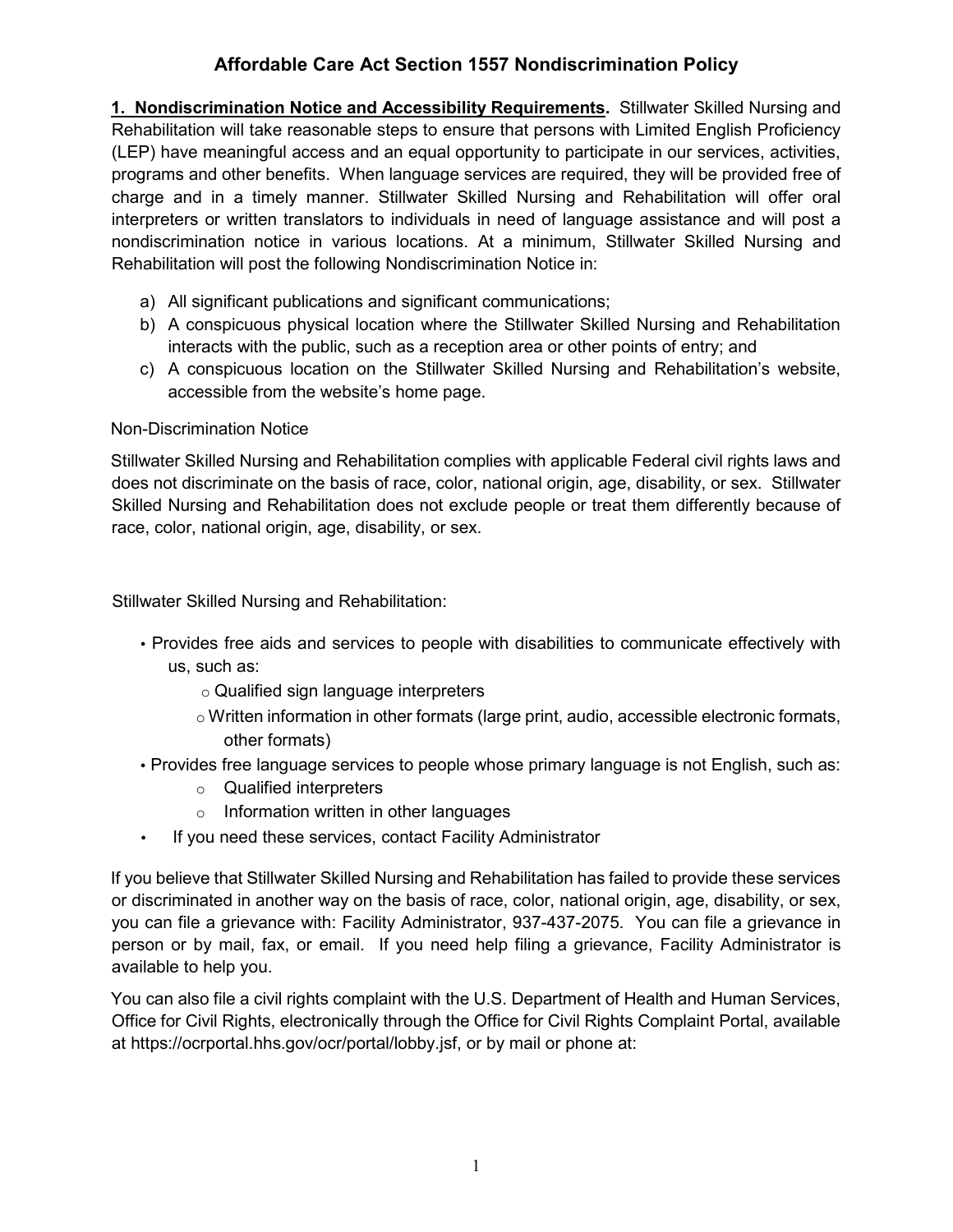U.S. Department of Health and Human Services 200 Independence Avenue, SW

Room 509F, HHH Building Washington, D.C. 20201 1-800-368-1019, 800-537-7697 (TDD)

Complaint forms are available at [http://www.hhs.gov/ocr/office/file/index.html.](http://www.hhs.gov/ocr/office/file/index.html)

**2. Nondiscrimination Statement.** Stillwater Skilled Nursing and Rehabilitation will post the following Nondiscrimination Statement in smaller communications, such as postcards, fliers, small posters, and tri-fold brochures.

Nondiscrimination Statement

Stillwater Skilled Nursing and Rehabilitation complies with applicable Federal civil rights laws and does not discriminate on the basis of race, color, national origin, age, disability, or sex.

**3. Tagline Informing Individuals With Limited English Proficiency of Language Assistance Services.** Stillwater Skilled Nursing and Rehabilitation will post the nondiscrimination tagline in the top fifteen non-English languages spoken in the state of Ohio to notify individuals with limited English proficiency about the availability of language assistance services. These taglines should be posted in a conspicuous font size in the following locations: See Form 1 attached.

- a) Significant publications and significant communications;
- b) A conspicuous physical location where the Stillwater Skilled Nursing and Rehabilitation interacts with the public, such as an intake area or other points of entry; and
- c) A conspicuous location on the Stillwater Skilled Nursing and Rehabilitation's website, accessible from the website's home page.

Also, Stillwater Skilled Nursing and Rehabilitation will post the following short taglines in a conspicuous font size in the top two non-English languages spoken in the state of Ohio (Spanish and Chinese) in smaller communications, such as postcards, fliers, small posters, and tri-fold brochures.

ATTENTION: If you speak Spanish or Chinese, language assistance services, free of charge, are available to you. Call 1-800-368-1019, 800-537-7697 (TDD).

- a) **Español (Spanish)**: ATENCIÓN: Si habla español, tiene a su disposición servicios gratuitos de asistencia lingüística. Llame al 1-800-368-1019, 800-537-7697 (TDD).
- b) 繁體中文**(Chinese)**: 注意:如果您使用繁體中文,您可以免費獲得語言援助服務。請致電 1-800-368-1019, 800-537-7697 (TDD).

**4. Grievance Procedure.** Stillwater Skilled Nursing and Rehabilitation will abide by the following grievance procedure in order to provide prompt and equitable resolution of grievances.

It is the policy of Stillwater Skilled Nursing and Rehabilitation] not to discriminate on the basis of race, color, national origin, sex, age or disability. Stillwater Skilled Nursing and Rehabilitation has adopted an internal grievance procedure providing for prompt and equitable resolution of complaints alleging any action prohibited by Section 1557 of the Affordable Care Act (42 U.S.C.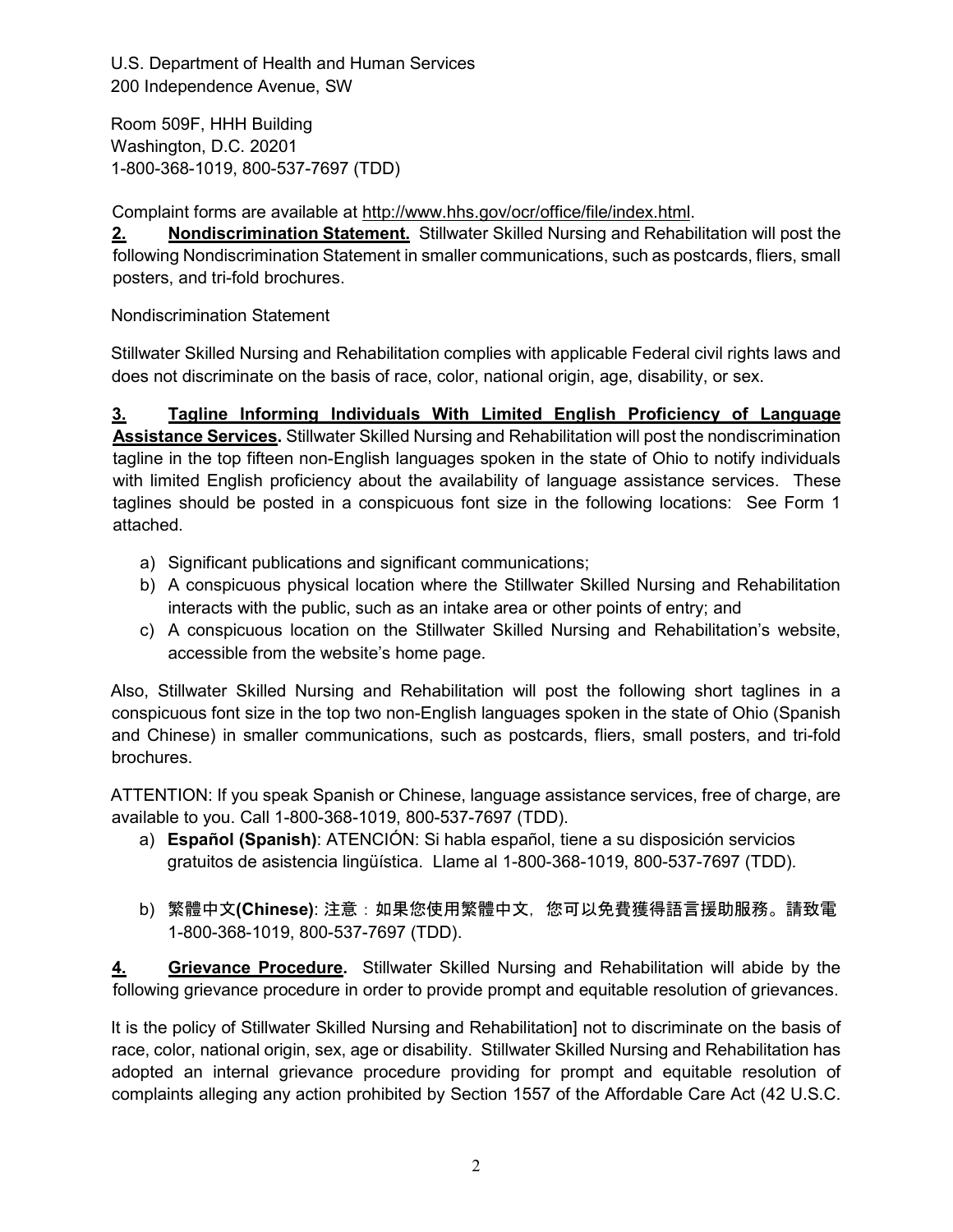§ 18116) and its implementing regulations at 45 C.F.R. pt. 92, issued by the U.S. Department of Health and Human Services. Section 1557 prohibits discrimination on the basis of race, color, national origin, sex, age or disability in certain health programs and activities. Section 1557 and its implementing regulations may be examined in the office of Facility Administrator, 937-437- 2075, who has been designated to coordinate the efforts of Stillwater Skilled Nursing and Rehabilitation to comply with Section 1557.

Any person who believes someone has been subjected to discrimination on the basis of race, color, national origin, sex, age or disability may file a grievance under this procedure. It is against the law for Stillwater Skilled Nursing and Rehabilitation to retaliate against anyone who opposes discrimination, files a grievance, or participates in the investigation of a grievance.

## **Procedure**:

- Grievances must be submitted to the Compliance Officer within (60 days) of the date the person filing the grievance becomes aware of the alleged discriminatory action.
- A complaint must be in writing, containing the name and address of the person filing it. The complaint must state the problem or action alleged to be discriminatory and the remedy or relief sought.
- The Compliance Officer (or her/his designee) shall conduct an investigation of the complaint. This investigation may be informal, but it will be thorough, affording all interested persons an opportunity to submit evidence relevant to the complaint. The Compliance Officer will maintain the files and records of [Stillwater Skilled Nursing and Rehabilitation] relating to such grievances. To the extent possible, and in accordance with applicable law, the Compliance Officer will take appropriate steps to preserve the confidentiality of files and records relating to grievances and will share them only with those who have a need to know.
- The Compliance Officer will issue a written decision on the grievance, based on a preponderance of the evidence, no later than 30 days after its filing, including a notice to the complainant of their right to pursue further administrative or legal remedies.
- The person filing the grievance may appeal the decision of the Compliance Officer by writing to the [Administrator/Chief Executive Officer/Board of Directors/etc.] within 15 days of receiving the Compliance Officer's decision. The [Administrator/Chief Executive Officer/Board of Directors/etc.] shall issue a written decision in response to the appeal no later than 30 days after its filing.

The availability and use of this grievance procedure does not prevent a person from pursuing other legal or administrative remedies, including filing a complaint of discrimination on the basis of race, color, national origin, sex, age or disability in court or with the U.S. Department of Health and Human Services, Office for Civil Rights. A person can file a complaint of discrimination electronically through the Office for Civil Rights Complaint Portal, which is available at: https://ocrportal.hhs.gov/ocr/portal/lobby.jsf, or by mail or phone at:

U.S. Department of Health and Human Services 200 Independence Avenue, SW Room 509F, HHH Building Washington, D.C. 20201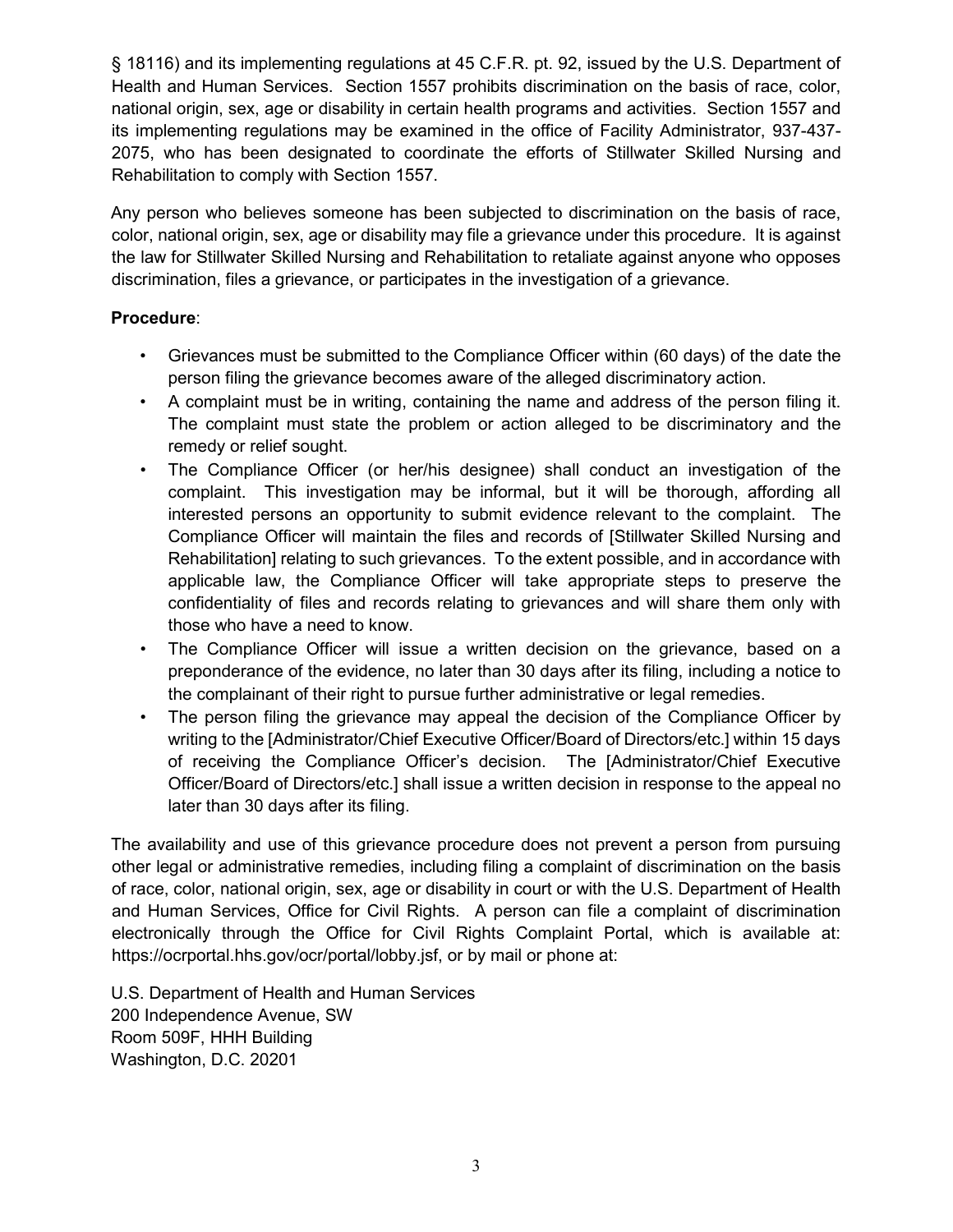Complaint forms are available at: http://www.hhs.gov/ocr/office/file/index.html. Such complaints must be filed within 180 days of the date of the alleged discrimination.

Stillwater Skilled Nursing and Rehabilitation will make appropriate arrangements to ensure that individuals with disabilities and individuals with limited English proficiency are provided auxiliary aids and services or language assistance services, respectively, if needed to participate in this grievance process. Such arrangements may include, but are not limited to, providing qualified interpreters, providing taped cassettes of material for individuals with low vision, or assuring a barrier-free location for the proceedings. The Compliance Officer will be responsible for such arrangements. Dated: [Insert Date]

**5. Sex Discrimination.** Stillwater Skilled Nursing and Rehabilitation will not discriminate based on sex, pregnancy, gender id, and sex stereotyping. In accordance with Section 1557 of the Affordable Care Act, Stillwater Skilled Nursing and Rehabilitation will not:

- a) Deny an individual health care or health coverage based on their sex, gender id, or sex stereotyping.
- b) Treat men and women unequally in the health care they receive and the insurance they obtain.
- c) Categorically exclude or limit health care services related to gender transition.
- d) Treat an individual inconsistently with their gender id or deny treatment to an individual for a health service based upon the gender they identify with.

**6. Age Discrimination.** Stillwater Skilled Nursing and Rehabilitation will not exclude, deny benefits, limit services, or otherwise discriminate against persons on the basis of age in accordance with Section 1557 of the Affordable Care Act and the Age Discrimination Act of 1975.

**7. Disability Discrimination.** Stillwater Skilled Nursing and Rehabilitation will increase accessibility and ensure effective communication for individuals with disabilities by abiding by the following protocols:

- a) Provide appropriate auxiliary aids and services, such as alternative formats and sign language interpreters, when necessary.
- b) Post a notice of an individual's rights and provide information about communication assistance in the form of a nondiscrimination notice.
- c) To the extent possible, make all programs and activities provided through electronic and information technology accessible to individuals with disabilities.
- d) Abide by the 2010 Americans with Disabilities Act Standards for Accessible Design.
- e) Refrain from using marketing practices or benefit designs that discriminate on the basis of disability.
- f) Make reasonable changes to policies, practices, and procedures where necessary to provide equal access for individuals with disabilities.

**8. Policy and Procedures for Communication With Persons With Limited English Proficiency.** Stillwater Skilled Nursing and Rehabilitation will take reasonable steps to ensure that persons with Limited English Proficiency (LEP) have meaningful access and an equal opportunity to participate in our services, activities, programs and other benefits. The policy of [Stillwater Skilled Nursing and Rehabilitation] is to ensure meaningful communication with LEP patients/clients and their authorized representatives involving their medical conditions and treatment. The policy also provides for communication of information contained in vital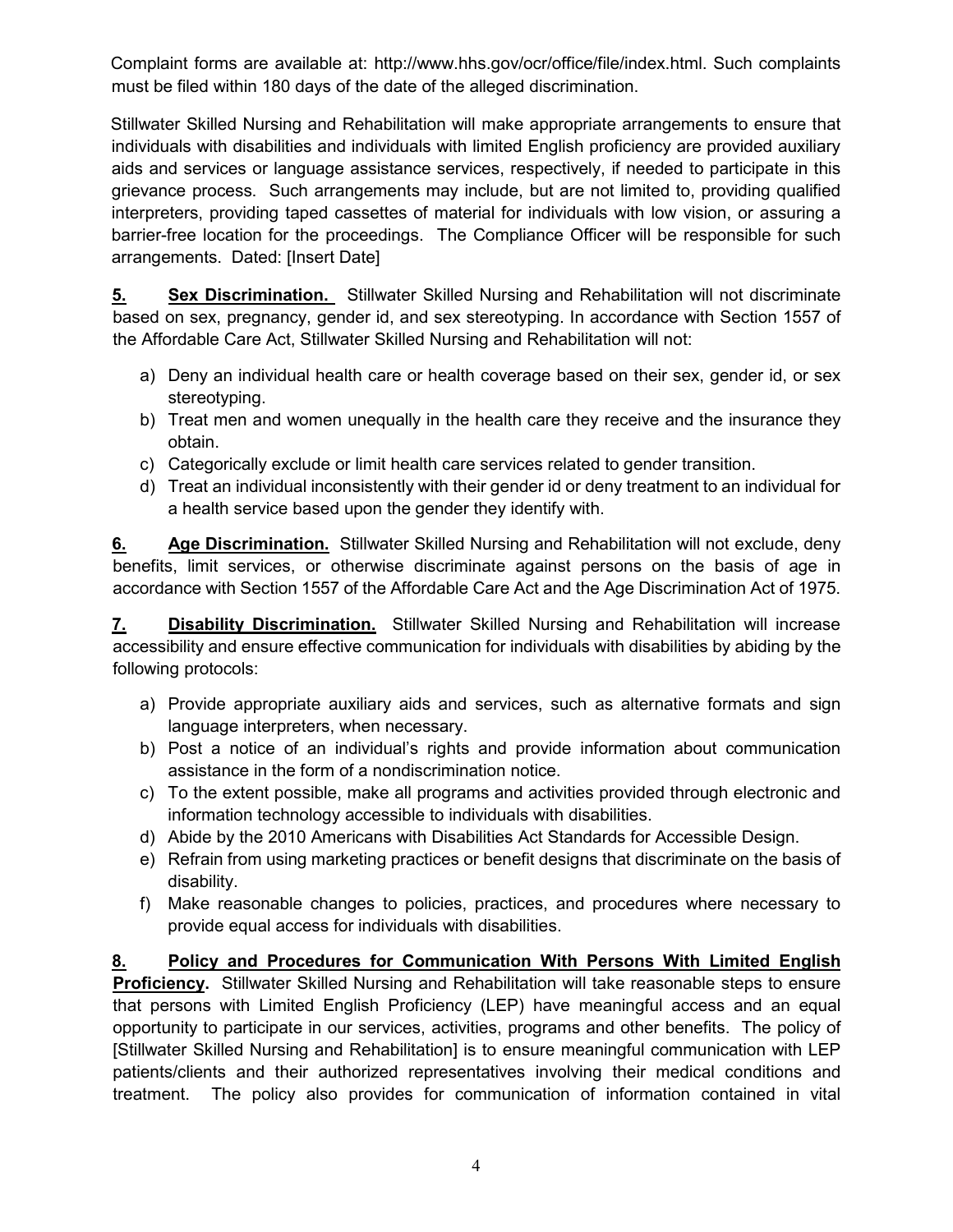documents, including but not limited to, waivers of rights, consent to treatment forms, financial and insurance benefit forms, etc. All interpreters, translators and other aids needed to comply with this policy shall be provided without cost to the person being served, and patients/clients and their families will be informed of the availability of such assistance free of charge.

Language assistance will be provided through use of competent bilingual staff, staff interpreters, contracts or formal arrangements with local organizations providing interpretation or translation services, or technology and telephonic interpretation services. All staff will be provided notice of this policy and procedure, and staff that may have direct contact with LEP individuals will be trained in effective communication techniques, including the effective use of an interpreter.

Stillwater Skilled Nursing and Rehabilitation will conduct a regular review of the language access needs of our patient population, as well as update and monitor the implementation of this policy and these procedures, as necessary.

## **Procedures:**

## **A. Identifying LEP Persons and Their Language**

Stillwater Skilled Nursing and Rehabilitation will promptly identify the language and communication needs of the LEP person. If necessary, staff will use a language identification card (or "I speak cards," available online at www.lep.gov) or posters to determine the language. In addition, when records are kept of past interactions with patients or family members, the language used to communicate with the LEP person will be included as part of the record.

**B. Obtaining a Qualified Interpreter** Facility Administrator 937-437-2075 is/are responsible for:

Maintaining an accurate and current list showing the name, language, phone number and hours of availability of bilingual staff [NA]*;*

Contacting the appropriate bilingual staff member to interpret, in the event that an interpreter is needed, if an employee who speaks the needed language is available and is qualified to interpret;

**(i)** Obtaining an outside interpreter if a bilingual staff or staff interpreter is not available or does not speak the needed language.

U.S. Department of Health and Human Services, 200 Independence Avenue SW., Room 509F, HHH Building, Washington, DC 20201, 1-800-868-1019, 800-537-7697 (TDD). Complaint forms are available at *[http://www.hhs.gov/ocr/office/file/index.html.](http://www.hhs.gov/ocr/office/file/index.html)*

Some LEP persons may prefer or request to use a family member or friend as an interpreter. However, family members or friends of the LEP person will not be used as interpreters unless specifically requested by that individual and **after** the LEP person has understood that an offer of an interpreter at no charge to the person has been made by the facility. Such an offer and the response will be documented in the person's file. If the LEP person chooses to use a family member or friend as an interpreter, issues of competency of interpretation, confidentiality, privacy, and conflict of interest will be considered. If the family member or friend is not competent or appropriate for any of these reasons, competent interpreter services will be provided to the LEP person.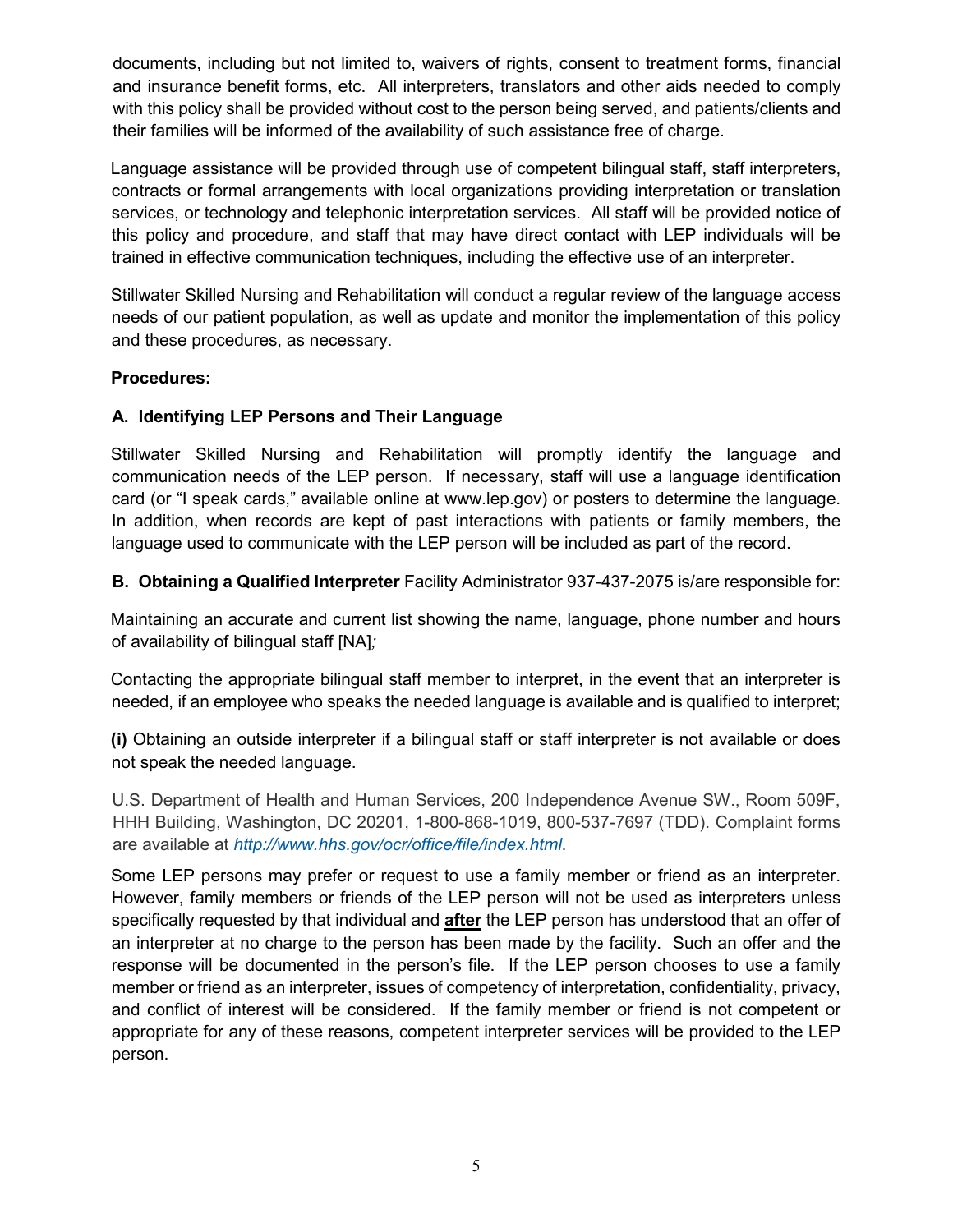Children and other clients/patients will **not** be used to interpret, in order to ensure confidentiality of information and accurate communication.

## **C. Providing Written Translations**

When translation of vital documents is needed, each unit in Stillwater Skilled Nursing and Rehabilitation will submit documents for translation into frequently-encountered languages to Facility Administrator. Original documents being submitted for translation will be in final, approved form with updated and accurate legal and medical information.

Facilities will provide translation of other written materials, if needed, as well as written notice of the availability of translation, free of charge, for LEP individuals.

Stillwater Skilled Nursing and Rehabilitation will set benchmarks for translation of vital documents into additional languages over time.

## **D. Providing Notice to LEP Persons**

Stillwater Skilled Nursing and Rehabilitation will inform LEP persons of the availability of language assistance, free of charge, by providing written notice in languages LEP persons will understand. At a minimum, notices and signs will be posted and provided in intake areas and other points of entry. Notification will also be provided through one or more of the following: outreach documents, telephone voice mail menus, local newspapers, radio and television stations, and/or communitybased organizations.

## **E. Monitoring Language Needs and Implementation**

On an ongoing basis, Stillwater Skilled Nursing and Rehabilitation will assess changes in demographics, types of services or other needs that may require reevaluation of this policy and its procedures. In addition, Stillwater Skilled Nursing and Rehabilitation will regularly assess the efficacy of these procedures, including but not limited to mechanisms for securing interpreter services, equipment used for the delivery of language assistance, complaints filed by LEP persons, feedback from patients and community organizations, etc.

## **9. Policy for Auxiliary Aids and Services for Persons with Disabilities.**

Stillwater Skilled Nursing and Rehabilitation will take appropriate steps to ensure that persons with disabilities, including persons who are deaf, hard of hearing, or blind, or who have other sensory or manual impairments, have an equal opportunity to participate in our services, activities, programs and other benefits. The procedures outlined below are intended to ensure effective communication with patients/clients involving their medical conditions, treatment, services and benefits. The procedures also apply to, among other types of communication, communication of information contained in important documents, including waivers of rights, consent to treatment forms, financial and insurance benefits forms, etc. All necessary auxiliary aids and services shall be provided without cost to the person being served.

All staff will be provided written notice of this policy and procedure, and staff that may have direct contact with individuals with disabilities will be trained in effective communication techniques, including the effective use of interpreters.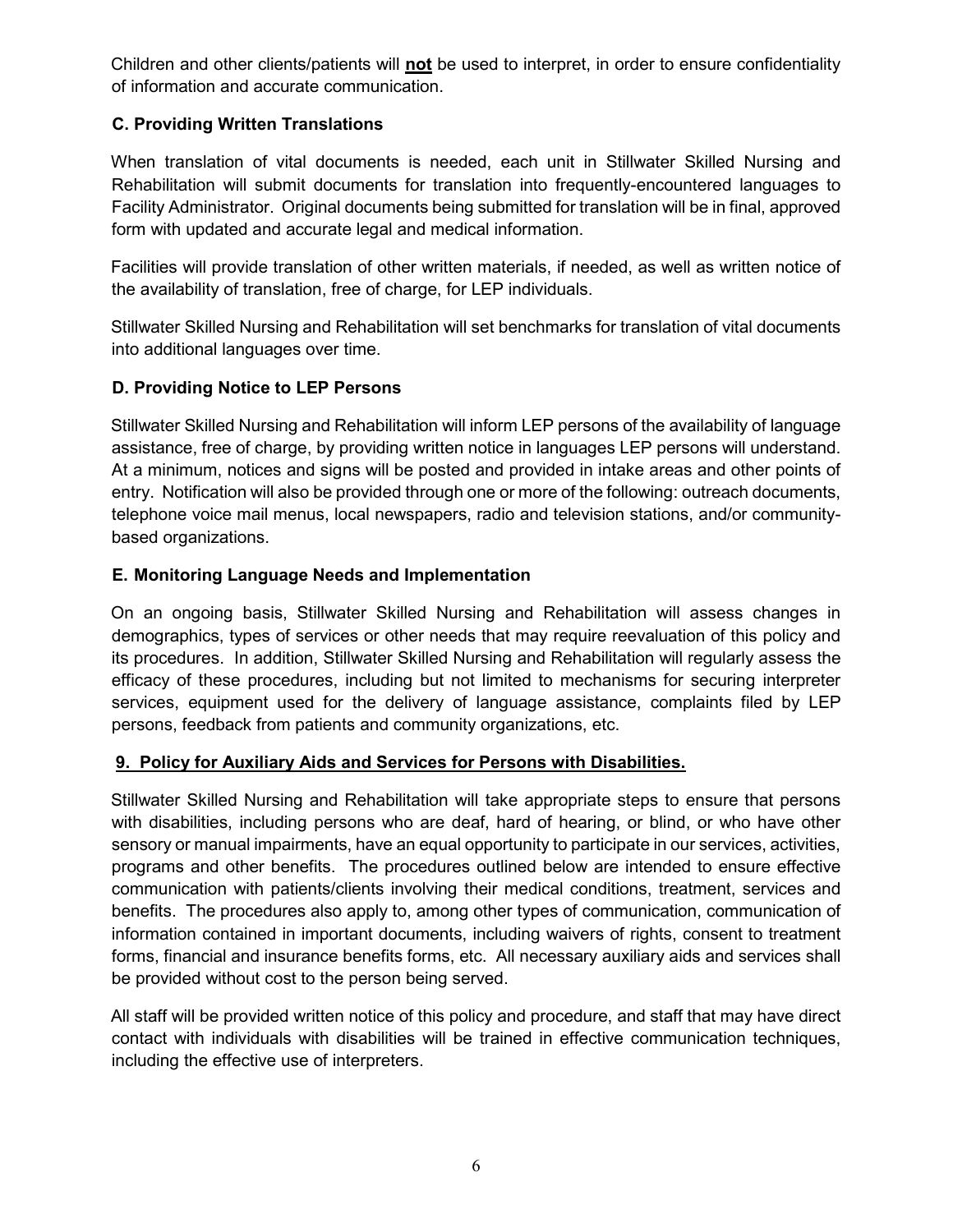## **Procedures:**

## **A. Identification and assessment of need:**

Stillwater Skilled Nursing and Rehabilitation provides notice of the availability of and procedure for requesting auxiliary aids and services through notices in our brochures, handbooks, and letters and through posted notices*.* When an individual self-identifies as a person with a disability that affects the ability to communicate or to access or manipulate written materials or requests an auxiliary aid or service, staff will consult with the individual to determine what aids or services are necessary to provide effective communication in particular situations.

## **B. Provision of Auxiliary Aids and Services:**

Stillwater Skilled Nursing and Rehabilitation shall provide the following services or aids to achieve effective communication with persons with disabilities:

## (i) For Persons Who Are Deaf or Hard of Hearing

For persons who are deaf/hard of hearing and who use sign language as their primary means of communication, Facility Administrator is responsible for providing effective interpretation or arranging for a qualified interpreter when needed.

In the event that an interpreter is needed, Facility Administrator is responsible for:

Maintaining a list of qualified interpreters on staff showing their names, phone numbers, qualifications and hours of availability [provide the list];

Contacting the appropriate interpreter on staff to interpret, if one is available and qualified to interpret; or

Obtaining an outside interpreter if a qualified interpreter on staff is not available U.S. Department of Health and Human Services, 200 Independence Avenue SW., Room 509F, HHH Building, Washington, DC 20201, 1-800-868-1019, 800-537-7697 (TDD). Complaint forms are available at *[http://www.hhs.gov/ocr/office/file/index.html.](http://www.hhs.gov/ocr/office/file/index.html)*

## **Note: If video interpreter services are provided via computer, the procedures for accessing the service must be included.**

(ii) Communicating by Telephone with Persons Who Are Deaf or Hard of Hearing

Stillwater Skilled Nursing and Rehabilitation has made arrangements to share a TDD. When it is determined by staff that a TDD is needed, we contact U.S. Department of Health and Human Services, 200 Independence Avenue SW., Room 509F, HHH Building, Washington, DC 20201, 1-800-868-1019, 800-537-7697 (TDD). Complaint forms are available at *[http://www.hhs.gov/ocr/office/file/index.html.](http://www.hhs.gov/ocr/office/file/index.html)*

Note-takers; computer-aided transcription services; telephone handset amplifiers; written copies of oral announcements; assistive listening devices; assistive listening systems; telephones compatible with hearing aids; closed caption decoders; open and closed captioning; telecommunications devices for deaf persons (TDDs); videotext displays; or other effective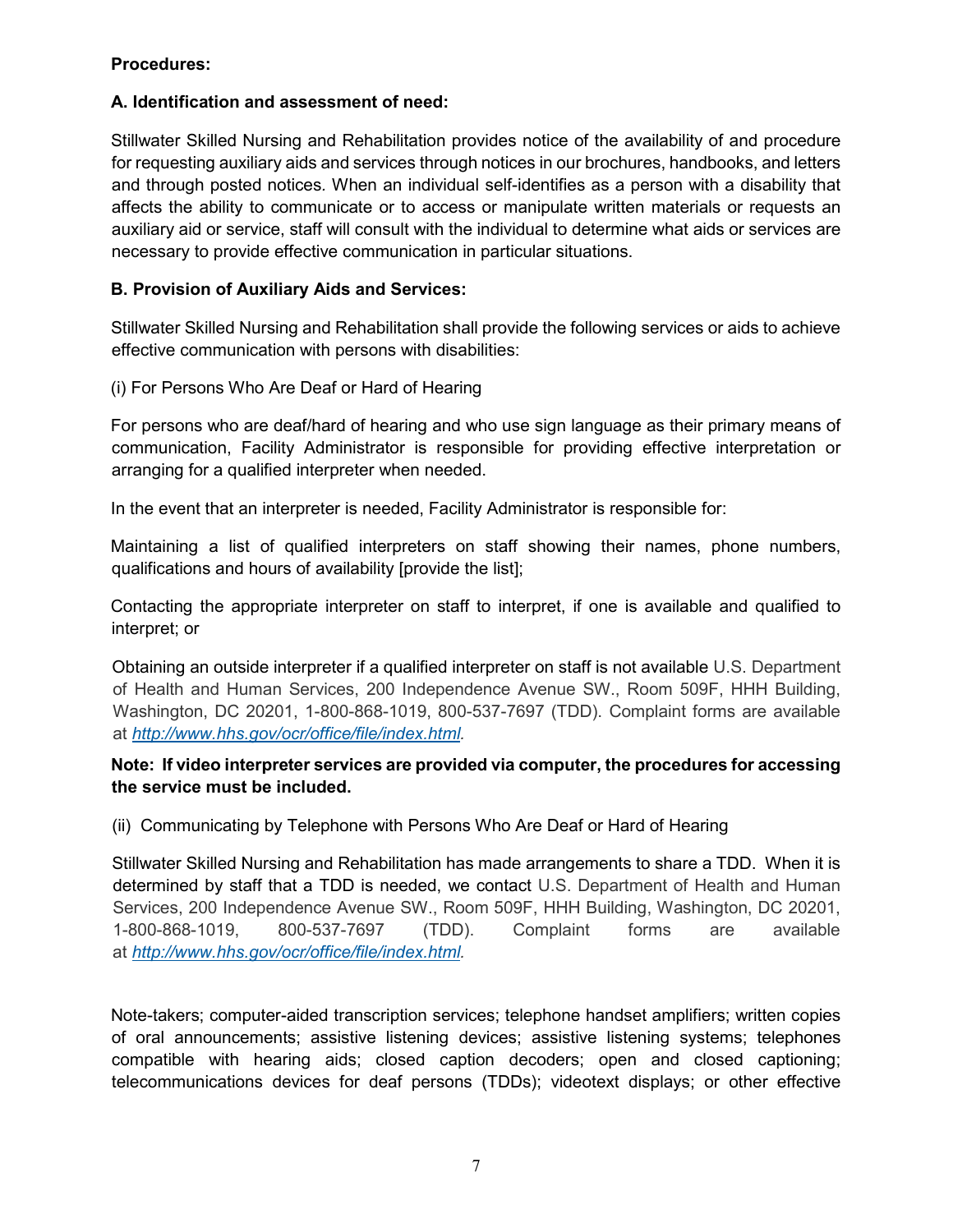methods that help make aurally delivered materials available to individuals who are deaf or hard of hearing.

Some persons who are deaf or hard of hearing may prefer or request to use a family member or friend as an interpreter. However, family members or friends of the person will not be used as interpreters unless specifically requested by that individual and *after* an offer of an interpreter at no charge to the person has been made by the facility. Such an offer and the response will be documented in the person's file. If the person chooses to use a family member or friend as an interpreter, issues of competency of interpretation, confidentiality, privacy and conflict of interest will be considered. If the family member or friend is not competent or appropriate for any of these reasons, competent interpreter services will be provided.

(iii) For Persons Who are Blind or Who Have Low Vision

Staff will communicate information contained in written materials concerning treatment, benefits, services, waivers of rights, and consent to treatment forms by reading out loud and explaining these forms to persons who are blind or who have low vision.

The following types of large print, taped, Braille, and electronically formatted materials are available. These materials may be obtained by calling Facility Administrator 330-537-2353.

For the following auxiliary aids and services, staff will contact Facility Administrator 937-473-2075, who is responsible to provide the aids and services in a timely manner:

Qualified readers; reformatting into large print; taping or recording of print materials not available in alternate format; or other effective methods that help make visually delivered materials available to individuals who are blind or who have low vision. In addition, staff are available to assist persons who are blind or who have low vision in filling out forms and in otherwise providing information in a written format.

(v) For Persons With Speech Impairments

To ensure effective communication with persons with speech impairments, staff will contact Facility Administrator 937-437-2075 who is responsible to provide the aids and services in a timely manner:

(vi) For Persons With Manual Impairments

Staff will assist those who have difficulty in manipulating print materials by holding the materials and turning pages as needed, or by providing one or more of the following:

Note-takers; computer-aided transcription services; speaker phones; or other effective methods that help to ensure effective communication by individuals with manual impairments. For these and other auxiliary aids and services, staff will contact Facility Administrator 937-437-2075 who is responsible to provide the aids and services in a timely manner.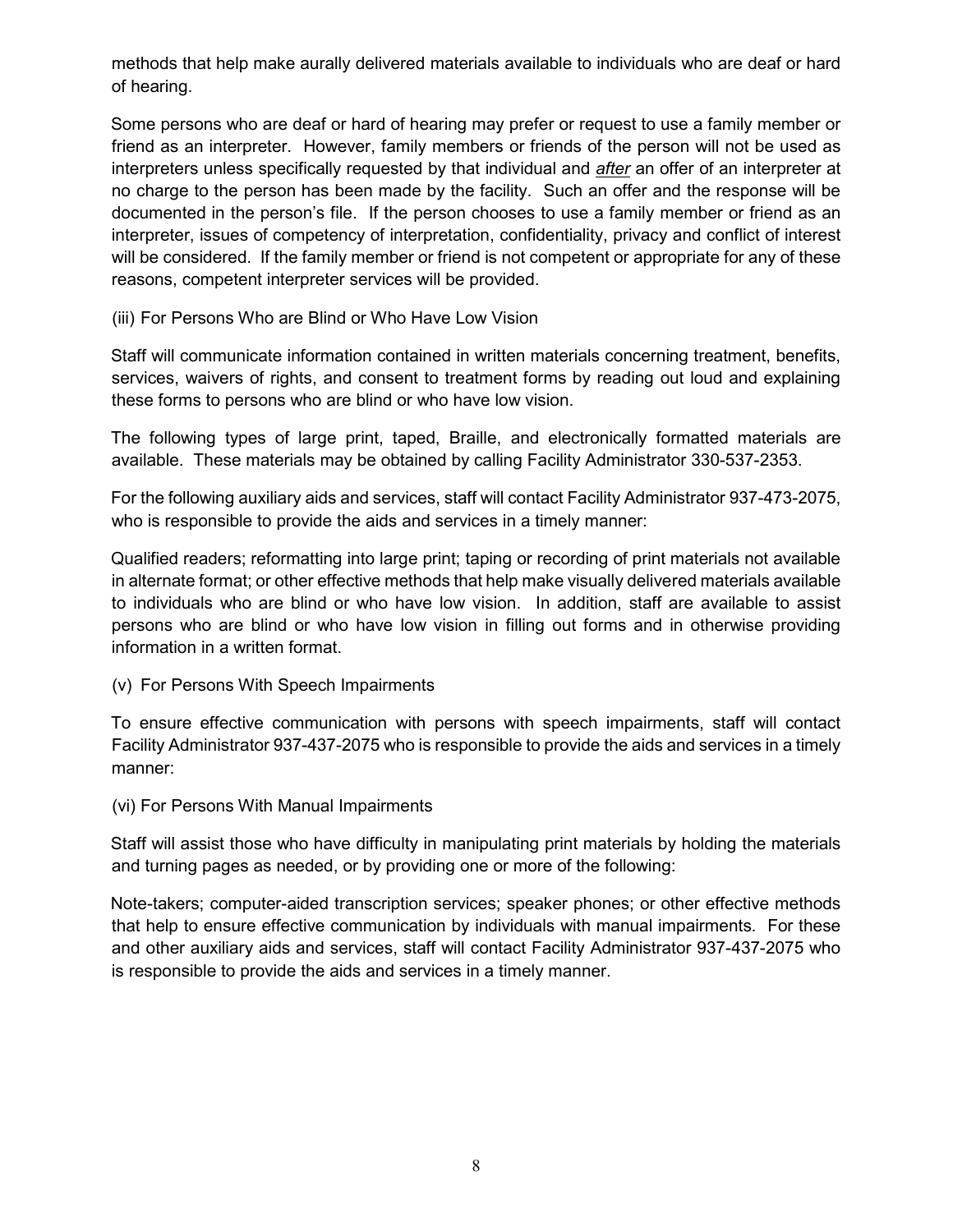#### **Form 1**

ATTENTION: If you speak the following foreign languages, language assistance services, free of charge, are available to you. Call 1-800-368-1019, 800-537-7697 (TDD).

- 1. **Español (Spanish)**: ATENCIÓN: Si habla español, tiene a su disposición servicios gratuitos de asistencia lingüística. Llame al 1-800-368-1019, 800-537-7697 (TDD).
- 2. 繁體中文**(Chinese)**: 注意:如果您使用繁體中文,您可以免費獲得語言援助服務。請致電 1-800-368-1019, 800-537-7697 (TDD).
- 3. **Deutsch (German):** ACHTUNG: Wenn Sie Deutsch sprechen, stehen Ihnen kostenlos sprachliche Hilfsdienstleistungen zur Verfügung. Rufnummer 1-800-368-1019, 800-537- 7697 (TDD).

]330-537-2353 [مقرب لصتا .ناجملاب كل رفاوتت ةیوغللا ةدعاسملا تامدخ نإف ،ةغللا **:(Arabic (العر** تنك اذإ :ةظوحلم4]330-537-2353[:مكبلاو مصلا فتا

- 5. **Deitsch (Pennsylvania Dutch):** Wann du [Deitsch (Pennsylvania German / Dutch)] schwetzscht, kannscht du mitaus Koschte ebber gricke, ass dihr helft mit die englisch Schprooch. Ruf selli Nummer uff: Call 1-800-368-1019, 800-537-7697 (TDD).
- 6. **Русский (Russian):** ВНИМАНИЕ: Если вы говорите на русском языке, то вам доступны бесплатные услуги перевода. Звоните 1-800-368-1019, 800-537-7697 (TDD).
- 7. **Français (French):** ATTENTION : Si vous parlez français, des services d'aide linguistique vous sont proposés gratuitement. Appelez le 1-800-368-1019, 800-537-7697 (TDD).
- 8. **Tiếng Việt (Vietnamese):** CHÚ Ý: Nếu bạn nói Tiếng Việt, có các dịch vụ hỗ trợ ngôn ngữ miễn phí dành cho bạn. Gọi số 1-800-368-1019, 800-537-7697 (TDD).
- 9. **Oroomiffa (Oromo/Cushite):** XIYYEEFFANNAA: Afaan dubbattu Oroomiffa, tajaajila gargaarsa afaanii, kanfaltiidhaan ala, ni argama. Bilbilaa **1-800-368-1019, 800-537-7697 (TDD).**
- 10. **한국어 (Korean):** 주의: 한국어를 사용하시는 경우, 언어 지원 서비스를 무료로 이용하실 수 있습니다. 1-800-368-1019, 800-537-7697 (TDD).번으로 전화해 주십시오.
- 11. **Italiano (Italian):** ATTENZIONE: In caso la lingua parlata sia l'italiano, sono disponibili servizi di assistenza linguistica gratuiti. Chiamare il numero 1-800-368-1019, 800-537- 7697 (TDD)..